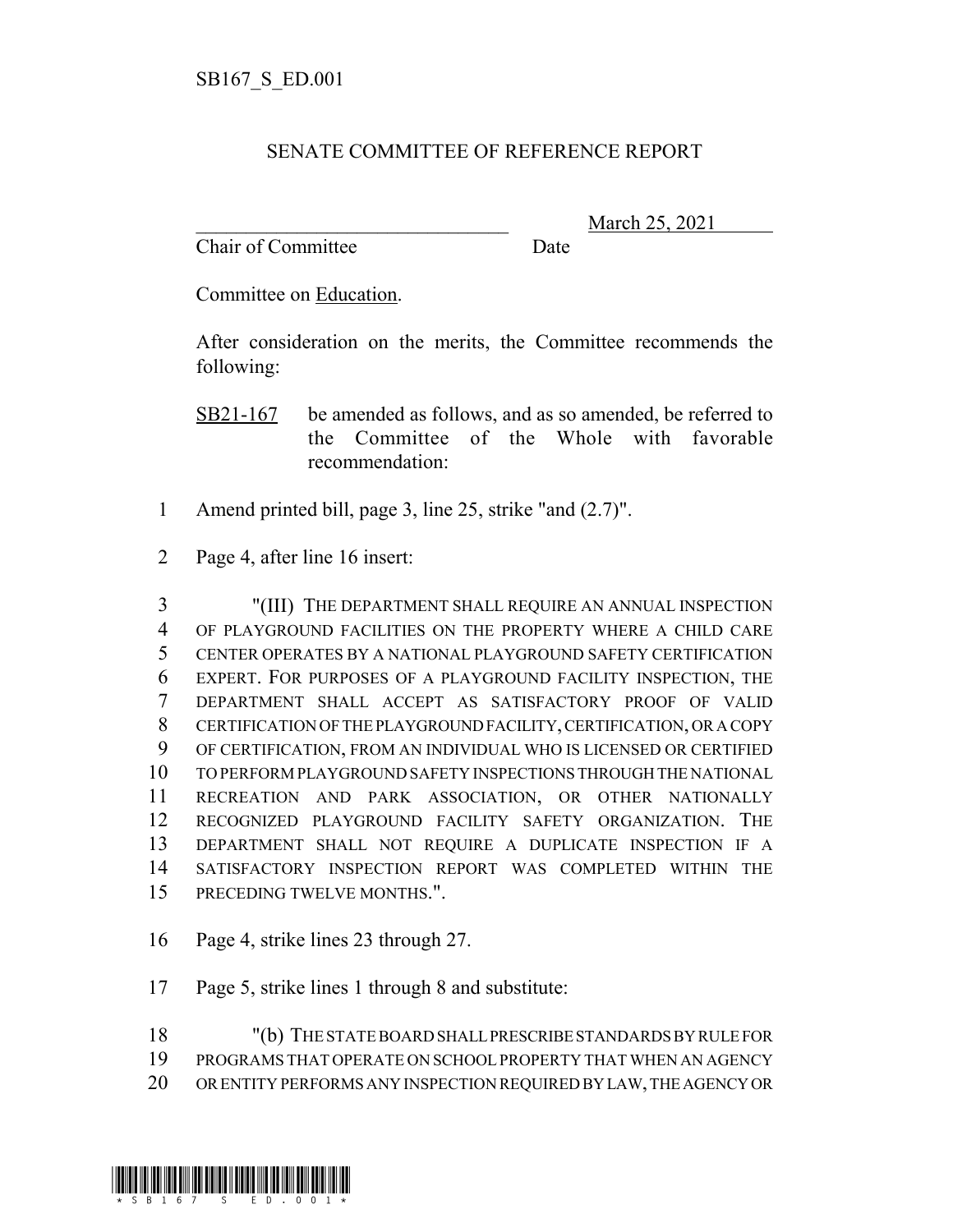- ENTITY SHALL ALSO PROVIDE A COPY OF THE INSPECTION REPORT TO THE
- APPROPRIATE OFFICIAL OF THE SCHOOL DISTRICT, DISTRICT CHARTER
- SCHOOL, OR INSTITUTION CHARTER SCHOOL WHERE THE CHILD CARE
- CENTER OPERATES.".
- Page 5, strike lines 9 through 16.
- Reletter succeeding paragraph accordingly.
- Page 5, strike lines 25 through 27.
- Page 6, strike line 1.
- Page 6, line 4, strike "**situations.**" and substitute "**situations rules - definition.**".
- Page 6, line 7, strike "A LIMITED" and substitute "AN EXPEDIENT".
- Page 6, strike lines 14 and 15 and substitute:
- "(3) AS USED IN THIS SECTION, "EMERGENCY SITUATION" MEANS:".
- Page 6, line 16, strike "ACTION;" and substitute "ACTION, INCLUDING TRAFFIC AND ROAD CLOSURE;".
- Page 6, line 19, strike "WEATHER;" and substitute "WEATHER THAT CREATES A REASONABLE AND UNFORESEEN ROAD HAZARD;".
- Page 6, strike line 20.
- Reletter succeeding paragraphs accordingly.
- Page 6, line 22, strike "USE OF RESTROOM;" and substitute "EMERGENCY 21 BODILY FUNCTION;".
- Page 6, after line 24 insert:
- 23 "(4) THE DEPARTMENT MAY PROMULGATE RULES AS NECESSARY TO IMPLEMENT THE REQUIREMENTS OF THIS SECTION.".
- Before "INSPECTION" insert "FIRE" on: **Page 3**, lines 16, 17, 19, 21, and
- 22; and **Page 4**, lines 9, 10, 12, 14, and 15.